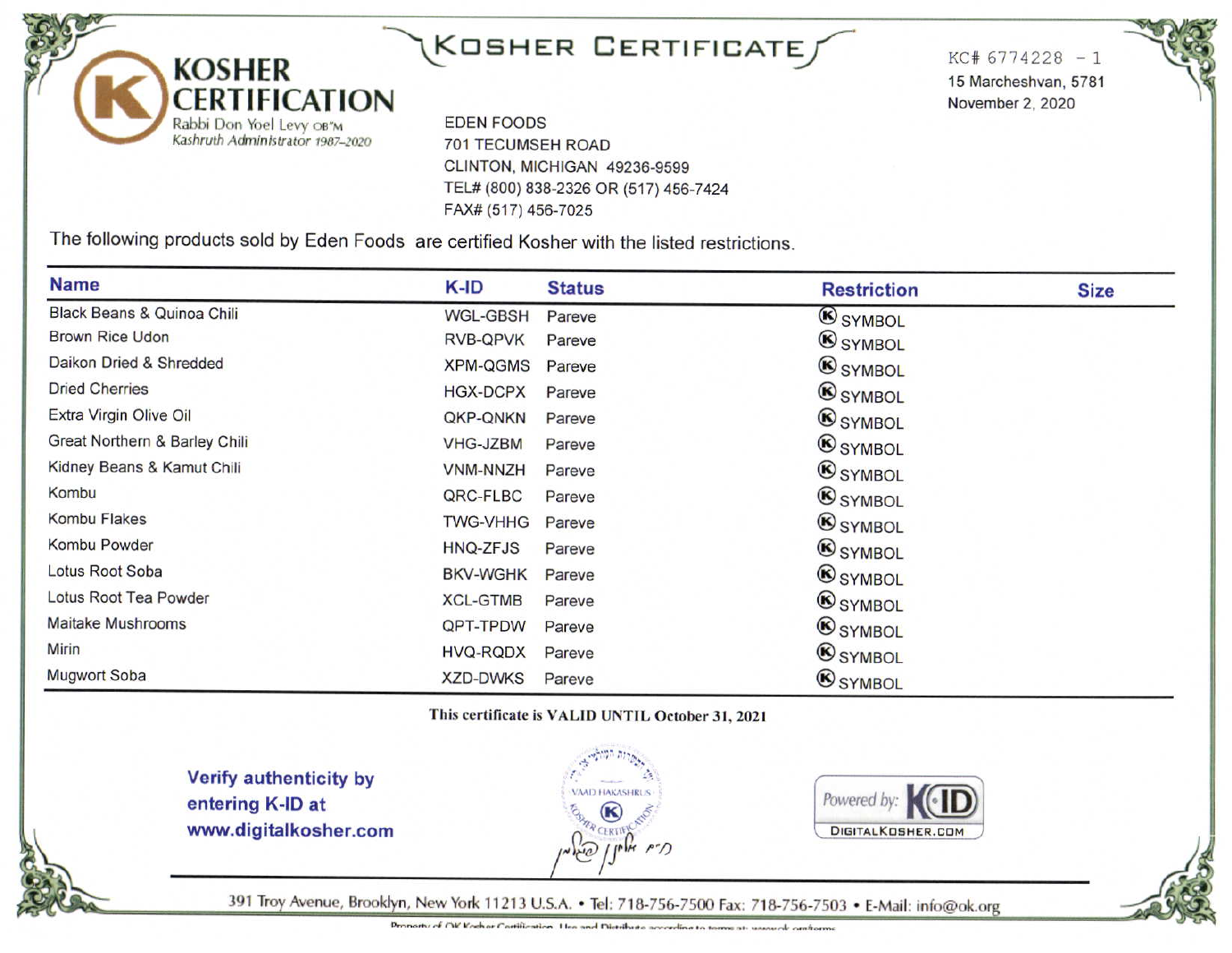## KOSHER CERTIFICATE

 $KC# 6774228 - 2$ 15 Marcheshvan, 5781 November 2, 2020

**EDEN FOODS 701 TECUMSEH ROAD** CLINTON, MICHIGAN 49236-9599 TEL# (800) 838-2326 OR (517) 456-7424 FAX# (517) 456-7025

The following products sold by Eden Foods are certified Kosher with the listed restrictions.

| <b>Name</b>                | K-ID            | <b>Status</b> | <b>Restriction</b> | <b>Size</b> |
|----------------------------|-----------------|---------------|--------------------|-------------|
| <b>OG Millet</b>           | GVW-SZVB        | Pareve        | <b>SYMBOL</b>      |             |
| Og Garlic Powder           | <b>HLZ-TBGS</b> | Pareve        | <b>NONE</b>        |             |
| Og Kamut Flour             | <b>HHS-LJKF</b> | Pareve        | <b>B</b> SYMBOL    |             |
| Og Sesame Oil              | <b>FHV-HQHL</b> | Pareve        | <b>SYMBOL</b>      |             |
| Og Small Red Beans Dried   | <b>TGZ-LWBW</b> | Pareve        | <b>B</b> SYMBOL    |             |
| Og. Aduki Beans Dried      | <b>WPX-NSFC</b> | Pareve        | <b>B</b> SYMBOL    |             |
| Og. Aduki Beans In Cans    | <b>FWN-VDNM</b> | Pareve        | <b>SYMBOL</b>      |             |
| Og. Apple Butter           | FCQ-CZXC        | Pareve        | <b>SYMBOL</b>      |             |
| Og. Apple Cherry Butter    | TJL-JHHC        | Pareve        | <b>B</b> SYMBOL    |             |
| Og. Apple Cherry Sauce     | TQQ-TGDK        | Pareve        | <b>SYMBOL</b>      |             |
| Og. Apple Cider Vinegar    | <b>HLW-PGFK</b> | Pareve        | <b>SYMBOL</b>      |             |
| Og. Apple Cinnamon Sauce   | <b>GWF-MNRC</b> | Pareve        | <b>B</b> SYMBOL    |             |
| Og. Apple Juice            | <b>CKV-PBRJ</b> | Pareve        | <b>SYMBOL</b>      |             |
| Og. Apple Sauce            | ZDR-DPJC        | Pareve        | <b>SYMBOL</b>      |             |
| Og. Apple Strawberry Sauce | <b>DML-MRXS</b> | Pareve        | <b>SYMBOL</b>      |             |

This certificate is VALID UNTIL October 31, 2021

Verify authenticity by entering K-ID at www.digitalkosher.com

**KOSHER** 

ERTIFICATION

Rabbi Don Yoel Levy OB"M

Kashruth Administrator 1987-2020





391 Troy Avenue, Brooklyn, New York 11213 U.S.A. . Tel: 718-756-7500 Fax: 718-756-7503 . E-Mail: info@ok.org

Pronorty of OK Koshor Cortification. He and Distribute according to terms at www.ok.org/terms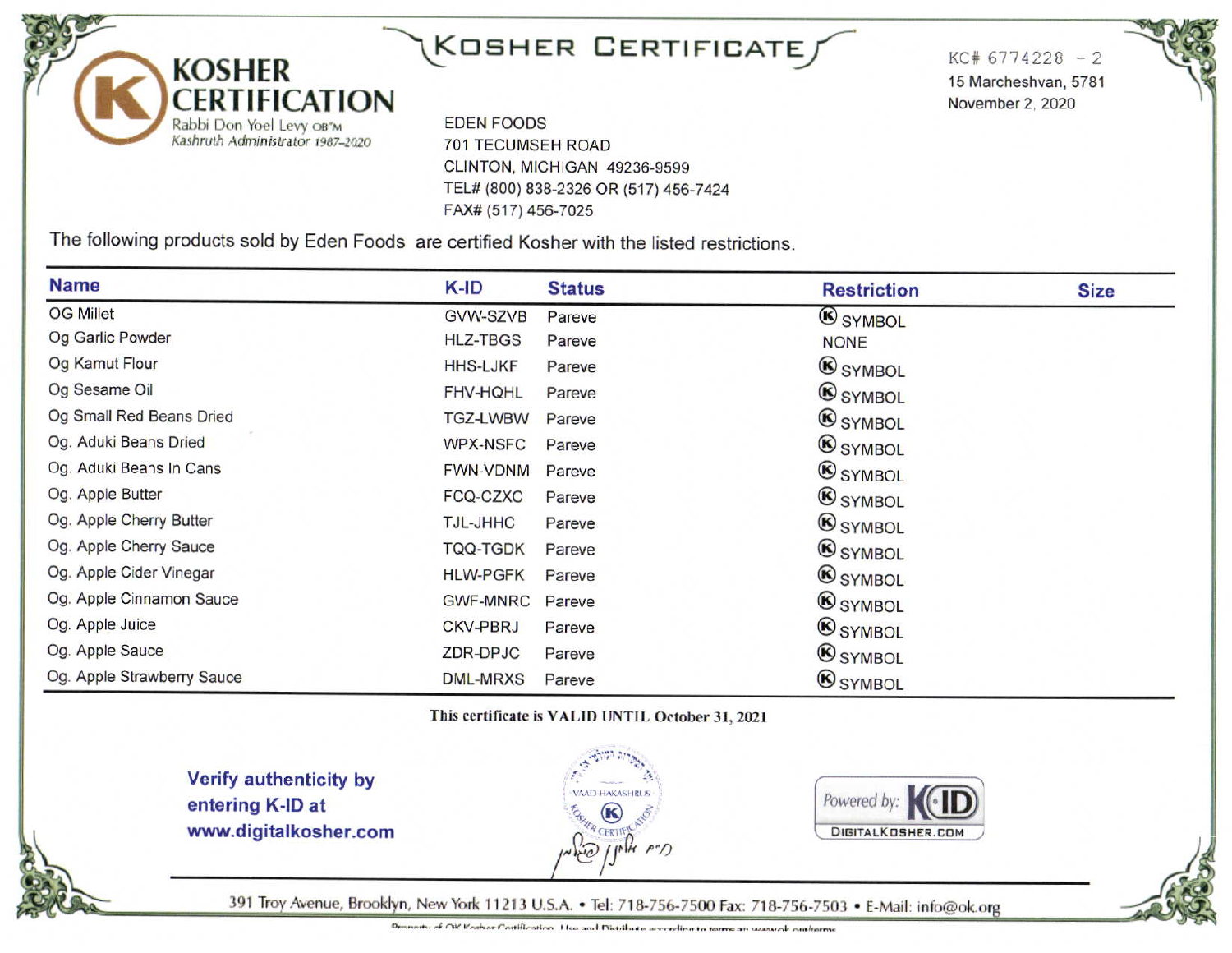### $K$ OSHER CERTIFICATE $f$

 $KCH 6774228 - 3$ 15 Marcheshvan, 5781 November 2, 2020

**EDEN FOODS 701 TECUMSEH ROAD** CLINTON, MICHIGAN 49236-9599 TEL# (800) 838-2326 OR (517) 456-7424 FAX# (517) 456-7025

The following products sold by Eden Foods are certified Kosher with the listed restrictions.

| <b>Name</b>                  | K-ID            | <b>Status</b> | <b>Restriction</b> | <b>Size</b> |
|------------------------------|-----------------|---------------|--------------------|-------------|
| Og. Baked Beans With Sorghum | NWM-QPCC        | Pareve        | SYMBOL             |             |
| Og. Barley Malt              | LVD-QDTN        | Pareve        | <b>SYMBOL</b>      |             |
| Og. Basil                    | <b>KDG-DVJK</b> | Pareve        | <b>NONE</b>        |             |
| Og. Bayleaf Powder           | <b>KDC-BKMD</b> | Pareve        | <b>NONE</b>        |             |
| Og. Black And Tan Gomasio    | FPL-RQLL        | Pareve        | <b>B</b> SYMBOL    |             |
| Og. Black Beans Dried        | ZHV-SXZT        | Pareve        | <b>SYMBOL</b>      |             |
| Og. Black Beans In Cans      | <b>VMK-RNVZ</b> | Pareve        | <b>SYMBOL</b>      |             |
| Og. Black Eyed Peas In Cans  | <b>SZN-DJHT</b> | Pareve        | <b>SYMBOL</b>      |             |
| Og. Black Gomasio            | <b>XXZ-BNST</b> | Pareve        | <b>SYMBOL</b>      |             |
| Og. Black Soy Beans Dried    | <b>KRK-ZJMC</b> | Pareve        | <b>B</b> SYMBOL    |             |
| Og. Black Soy Beans In Cans  | MQR-CWPB        | Pareve        | <b>B</b> SYMBOL    |             |
| Og. Brown Mustard            | JNQ-DGBB        | Pareve        | <b>B</b> SYMBOL    |             |
| Og. Brown Mustard Seed       | <b>KDG-NHDG</b> | Pareve        | <b>NONE</b>        |             |
| Og. Brown Rice Flakes        | <b>KJT-VSMQ</b> | Pareve        | <b>SYMBOL</b>      |             |
| Og. Brown Rice Vinegar       | DQT-JBHN        | Pareve        | <b>SYMBOL</b>      |             |

This certificate is VALID UNTIL October 31, 2021

Verify authenticity by entering K-ID at www.digitalkosher.com

**KOSHER** 

CERTIFICATION

Rabbi Don Yoel Levy OB"M Kashruth Administrator 1987-2020





391 Troy Avenue, Brooklyn, New York 11213 U.S.A. . Tel: 718-756-7500 Fax: 718-756-7503 . E-Mail: info@ok.org

Property of OK Kosher Certification. Her and Distribute according to terms at www.ok.org/terms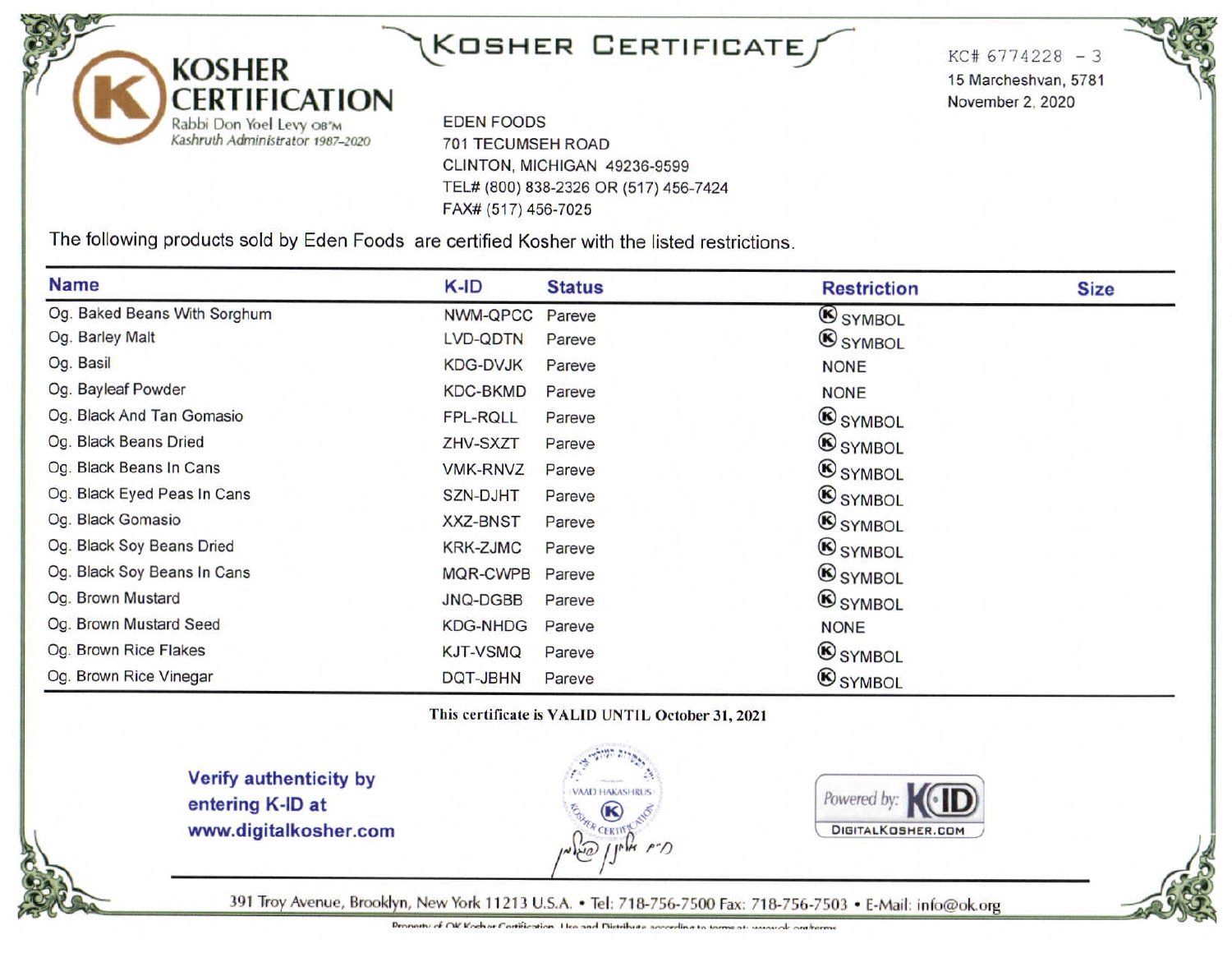### $K$ OSHER CERTIFICATE $f$

**EDEN FOODS** 701 TECUMSEH ROAD CLINTON, MICHIGAN 49236-9599 TEL# (800) 838-2326 OR (517) 456-7424 FAX# (517) 456-7025

The following products sold by Eden Foods are certified Kosher with the listed restrictions.

| <b>Name</b>                              | K-ID            | <b>Status</b> | <b>Restriction</b> | <b>Size</b> |
|------------------------------------------|-----------------|---------------|--------------------|-------------|
| Og. Buckwheat                            | <b>PPV-MNMC</b> | Pareve        | <b>SYMBOL</b>      |             |
| Og. Butter Beans In Cans                 | QXD-SZNJ        | Pareve        | <b>B</b> SYMBOL    |             |
| Og. Cajun Rice & Small Red Beans In Cans | <b>KGX-FKXL</b> | Pareve        | <b>B</b> SYMBOL    |             |
| Og. Cannellini Beans Dried               | JMQ-FLFF        | Pareve        | <b>NONE</b>        |             |
| Og. Cannellini Beans In Cans             | DQW-TJRR        | Pareve        | <b>B</b> SYMBOL    |             |
| Og. Caribbean Black Beans In Cans        | <b>JRK-HXMZ</b> | Pareve        | <b>SYMBOL</b>      |             |
| Og. Caribbean Rice & Black Beans In Cans | <b>KGX-DNNT</b> | Pareve        | <b>SYMBOL</b>      |             |
| Og. Carob Edensoy                        | DJC-WVQX        | Pareve        | <b>B</b> SYMBOL    |             |
| Og. Cayenne Pepper - 25,000 HU           | <b>KDK-VFJD</b> | Pareve        | <b>NONE</b>        |             |
| Og. Cayenne Pepper - 60,000 HU           | <b>KDK-ZXWG</b> | Pareve        | <b>NONE</b>        |             |
| Og. Chamomile Tea                        | RFX-BKWZ        | Pareve        | <b>SYMBOL</b>      |             |
| Og. Cherry Butter                        | <b>BVW-MFTS</b> | Pareve        | <b>B</b> SYMBOL    |             |
| Og. Cherry Juice                         | <b>MSN-TTHQ</b> | Pareve        | <b>SYMBOL</b>      |             |
| Og. Cherry Juice Concentrate             | <b>KKL-MZLC</b> | Pareve        | <b>SYMBOL</b>      |             |
| Og. Chili Beans In Cans                  | <b>BQT-FRJF</b> | Pareve        | <b>SYMBOL</b>      |             |

This certificate is VALID UNTIL October 31, 2021

Verify authenticity by entering K-ID at www.digitalkosher.com

**KOSHER** 

Rabbi Don Yoel Levy OB"M Kashruth Administrator 1987-2020

**ERTIFICATION** 





 $KC#6774228 - 4$ 

15 Marcheshvan, 5781

November 2, 2020

391 Troy Avenue, Brooklyn, New York 11213 U.S.A. . Tel: 718-756-7500 Fax: 718-756-7503 . E-Mail: info@ok.org

Pronorty of OK Koshor Cortification. Hen and Distributo according to torres at www.ck orghanse